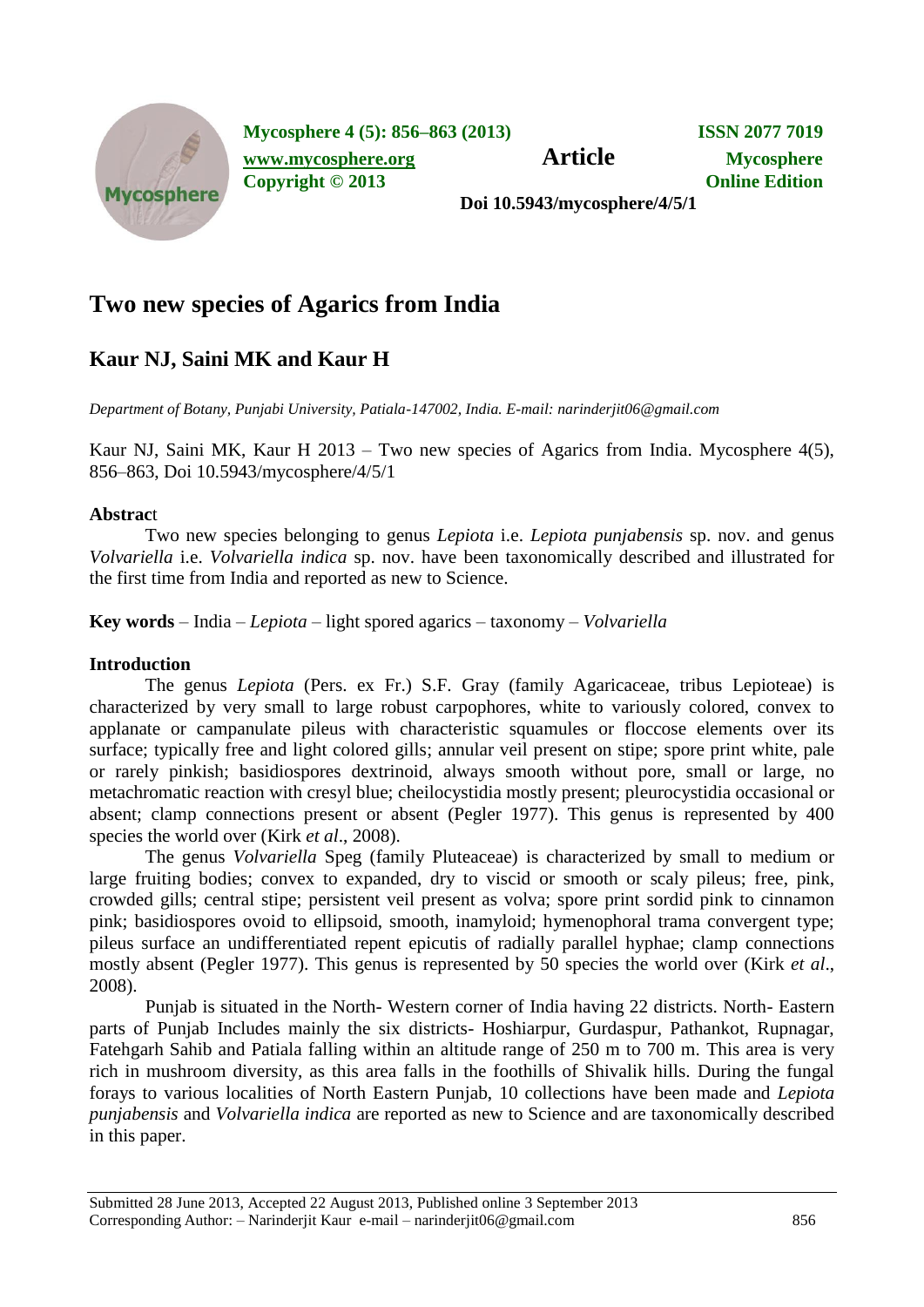#### **Materials and methods**

Standard methods for collection, preservation and description of agarics were followed, using the terminology and Field key to mushroom collector given by Atri *et al.,* (2005). The terminology used for describing the color tone of carpophores parts and spore print is after Kornerup and Wanscher (1978). The specimens were hot air dried at temperature between 45–50<sup>°</sup>C by using a specially designed wooden drier (Atri *et al.,* 2005) using a low voltage (500 Watt) heater. Macroscopic examinations including habit, habitat, any color change on cutting or bruising, locality, field photographs, size of the carpophore etc were carried out on fresh specimens in the field. Microscopic details were studied from free hand sections mounted in 5% KOH, stained in cotton blue (0.16 g cotton blue dissolved in 100 ml lactic acid). The identified specimens have been deposited in the Herbarium, Department of Botany, Punjabi University, Patiala (Punjab) India, under the Accession No. PUN. For taxonomic treatment, Singer (1986) and Kirk *et al*., (2008) have been followed. Microscopic details are shown in Figs 1–6.

#### **Taxonomic observations**

*Lepiota punjabensis* N.J. Kaur, M.K. Saini, N.S. Atri **sp. nov.** Fig. 1 (A–F); 2; 3.

[Mycobank no.: MB 804761](file:///C:\Users\Thisari\Downloads\Mycobank%20no.:%20MB%20803485)

Etymology– The name of species is based on the area surveyed.

Pileus 2.0–6.3 cm broad, convex to flattened depressed, scaly, pileal veil present; Lamellae free, crowded, trabeculate, orange white to orange gray; stipe 6–11.5 cm long, 0.3–0.7 cm broad, white  $(1A_1)$  changing grayish red  $(8C_5)$  to reddish brown  $(8D_6)$  on bruising; annulate, annulus single, funnel shaped; basidiospores 3.58–4.48 (5.37)  $\times$  2.68–3.58 um; cheilocystidia 12.5–18  $\times$  7.0–10 µm; clamp connections present.

Carpophores 7.0–12 cm in height. Pileus 2.0–6.3 cm broad, convex to flattened depressed at maturity, olive yellow centre  $(3C_6)$ ; scaly, dull, grayish yellow  $(3B_4)$  squamulose scales present on offwhite background, more concentrated in the centre, scattered all over the surface; umbo absent; margin regular to irregular, splitting at maturity; surface moist; cuticle fully peeling; flesh upto 0.3 cm thick, offwhite changing to browing on exposure; pileal veil patch present in the centre of pileus and appendiculate veil type at the margins; taste and odour mild. Lamellae free, unequal, 4 lengths, crowded, orange white  $(5A_2)$  to orange gray  $(5B_2)$  at maturity, moderatey broad, upto 0.6 cm broad, trabeculae, forking and lamellulae present; gill edges smooth to lacerate, fragile. Stipe central, 6–11.5 cm long, 0.3–0.7 cm broad, white  $(1A<sub>1</sub>)$  changing grayish red  $(8C<sub>5</sub>)$  to reddish brown  $(8D<sub>6</sub>)$  on bruising, equal in diameter throughout with spindle shaped swollen base, white cottony mycelial mats prominent at the base of the stipe, hollow, smooth, shining; annulate, annulus single, superior, funnel shaped when young, patchy at maturity. Spore print grayish orange  $(5B_3)$ .

Basidiospores 3.58–4.48 (5.37)  $\times$  2.68–3.58 um (excluding apiculus), (O=1.36), ellipsoid, double walled, granulated; apiculate, apiculus upto 0.9 um long, mostly excentric. Basidia 10.74– 21.48  $\times$  5.37–7.16 µm clavate, half granular, 2–4 spored; sterigmata upto 1.8 µm long. Pleurocystidia absent; Cheilocystidia  $12.5-18 \times 7.0-10$  µm, fusoid to ballon shaped, granular and encrustrated at apex, abundant. Gill edges heteromorphous. Carpophore context homoiomerous. Pileus cuticle cellular, each cell measuring 9.  $-21 \times 10-18$  µm; context made up of upto 5.37 µm broad septate hyphae. Hymenophoral trama regular. Stipe cuticle hyphal, made up of longitudinally tangled upto 7.0 µm broad septate hyphe; context made up of upto 13 µm broad septate hyphae. Clamp connections present in stipe.

Collection examined – India, Punjab, Patiala (251 m), village Bahadurgarh (30˚19'49.5"N to 76˚23'41.2" E), growing scattered on leaf litter in a garden, 17 September 2011, Narinderjit Kaur, PUN 4688 (**Holotype**).

Remarks – The macroscopic and microscopic details of the above examined collection do not match with any of *Lepiota* species. It is somewhat similar in its color tones, basidiospore size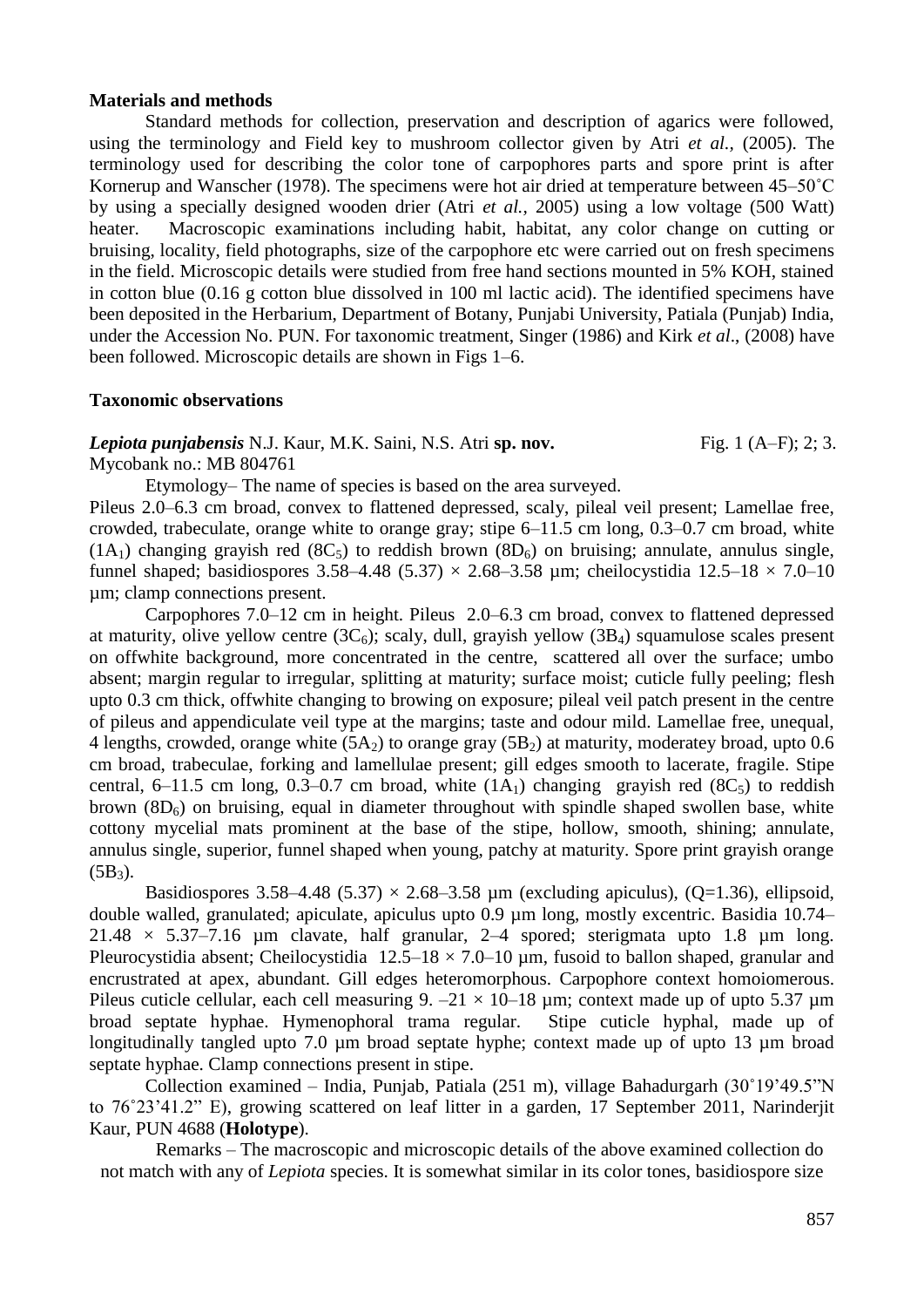

**Fig. 1** – **A**–**F** *Lepiota punjabensis* **sp. nov.** A Carpophores. B Basidiospores. C Basidia. D Cheilocystidia. E C. S. through pileus cuticle & context. F C. S. through stipe cuticle & context.



**Fig. 2** – *Lepiota punjabensis* sp. nov.: Carpophores showing olivaceous green, depressed centre.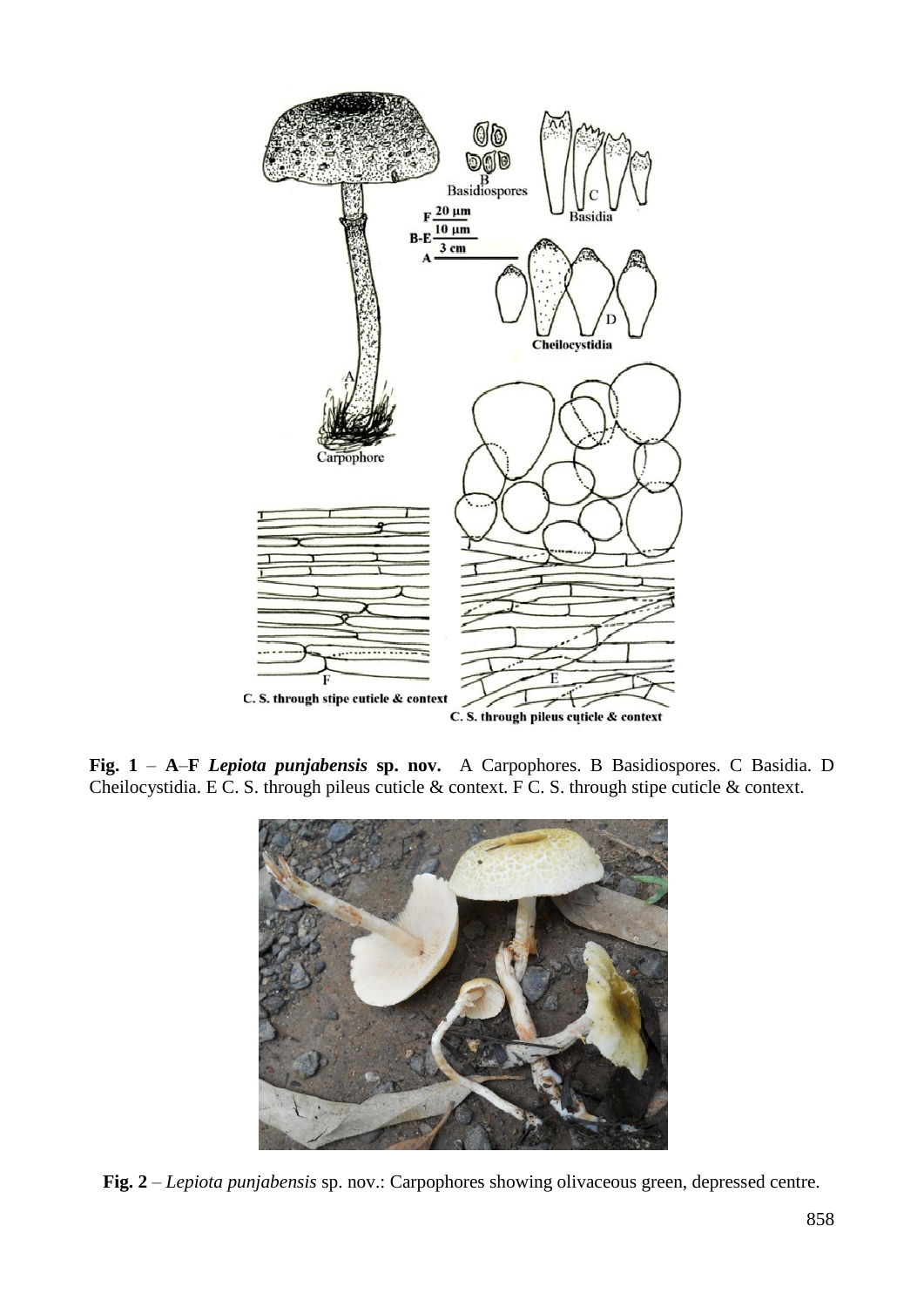and the presence of mycelial mat at the stipe base to *Lepiota luteophylla* Sundberg as described by Sundberg (1971). In the literature, the size of the cap of the carpophore is given as upto 4.0 cm broad, where as in PUN 4688, the cap is much larger varying in length from  $7.0 - 12$  cm in breadth. The stipe has a well represented annulus in our specimen and it is not represented by an appressed zone of tissue. The stipe is white  $(1A_1)$  changing to reddish brown  $(8D_6)$  on bruising in PUN 4688, but it is never pale yellow or unchanging as given in the literature. Spore print is white in *Lepiota luteophylla* Sundberg, but grayish orange (5B<sub>3</sub>) in PUN 4688. Cheilocystidia are absent in *Lepiota luteophylla* Sundberg, where as in PUN 4688 fusoid to ballon shaped, granular, encrustrated cheilocystidia are present. Gill edges are fertile in *Lepiota luteophylla* Sundberg, but edges are heteromorphous in PUN 4688. Thus taking into consideration the above meaningful differences, a new species *Lepiota punjabensis* sp. nov. is being proposed as new to Science.



**Fig. 3** – *Lepiota punjabensis* **sp. nov.:** Cheilocystidia with encrustrated apices.

*Volvariella indica* M.K. Saini, N.J. Kaur, N.S. Atri **sp. nov.** Figs. 4–8 [Mycobank no.: MB 804782](file:///C:\Users\Thisari\Downloads\Mycobank%20no.:%20MB%20803485)

Etymology – The name of species is based on the Indian nation. Pileus 2.2– 3.5 cm broad, campanulate to convex; very shining, white; Lamellae free, sub distant pinkish brown; Stipe3.8–6.8 cm long, 0.4–0.6 cm broad; volva fleshy, lobed; basidiospores 10.7 –  $14.32 \times 7.1$  –8.95 µm, guttulate; pleurocystidia and cheilocystidia absent; pileus cuticle ixocutis, gelatinized; clamp connections absent throughout.

Carpophores 4–7 cm in height. Pileus 2.2– 3.5 cm broad, campanulate to convex; broadly umbonate; surface moist, very shining, white, unchanging; scaly, scales appressed fibrillose, scattered all over the surface; cap surface covered with white cottony mass all over and volval remnant patch present in the centre of the carpophores; margin irregular, striate, striations along margins; cuticle half peeling; flesh upto 0.2 cm thick, off white, unchanging; taste mild and odour spicy. Lamellae free, unequal, sub distant, upto 0.3 cm broad, pinkish brown, edges white, wavy, normal. Stipe central, 3.8–6.8 cm long, 0.4–0.6 cm broad and 1.2 cm broad in young just opened specimens, concolorous with pileus, equal in diameter throughout with distinctly bulbous base, solid, scaly; exannulate; volva fleshy, lobed in young carpophores whereas in mature fruiting bodies the volva is in the form of fleshy to membranous patches tightly adhering to the stipe base, creamish white.

Basidiospores  $10.7 -14.32 \times 7.1 -8.95 \mu m$  (excluding apiculus), (Q=1.55), ellipsoid, smooth, thick walled, guttulate, inamyloid; apiculate, apiculus upto 1.8 µm long, open pore type. Basidia 26.8 –35.8  $\times$  8.95–12.53 um, clavate, granular to hyaline, 2–4 spored; sterigmata upto 2.7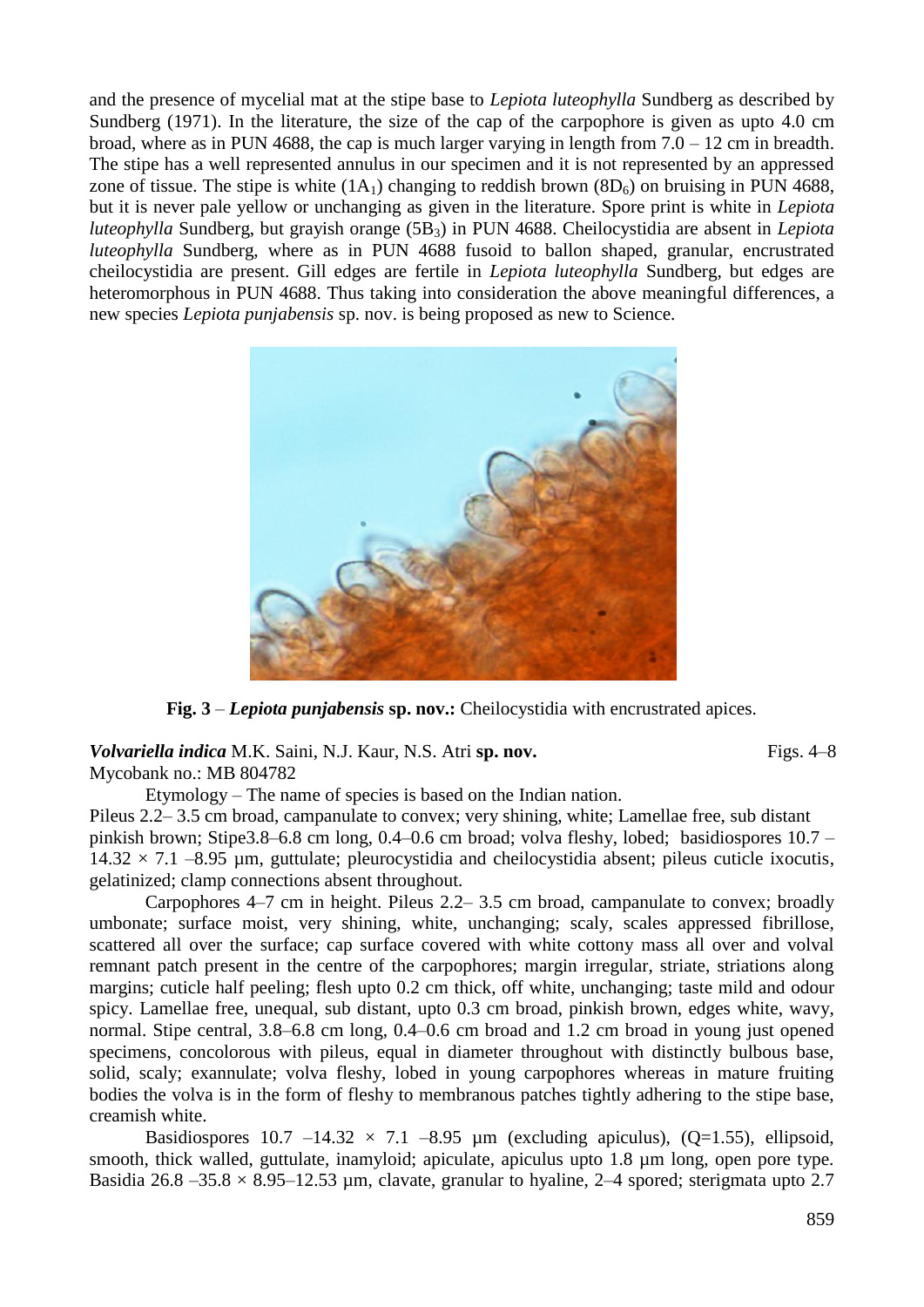

**Fig. 4** – A–E *Volvariella indica* sp. nov.: A Carpophores. B Basidiospores. C Basidia. D C.S. through pileus cuticle & context. E C.S. through stipe cuticle & context.



**Fig. 5** –*Volvariella indica* **sp. nov.:** Young Carpophores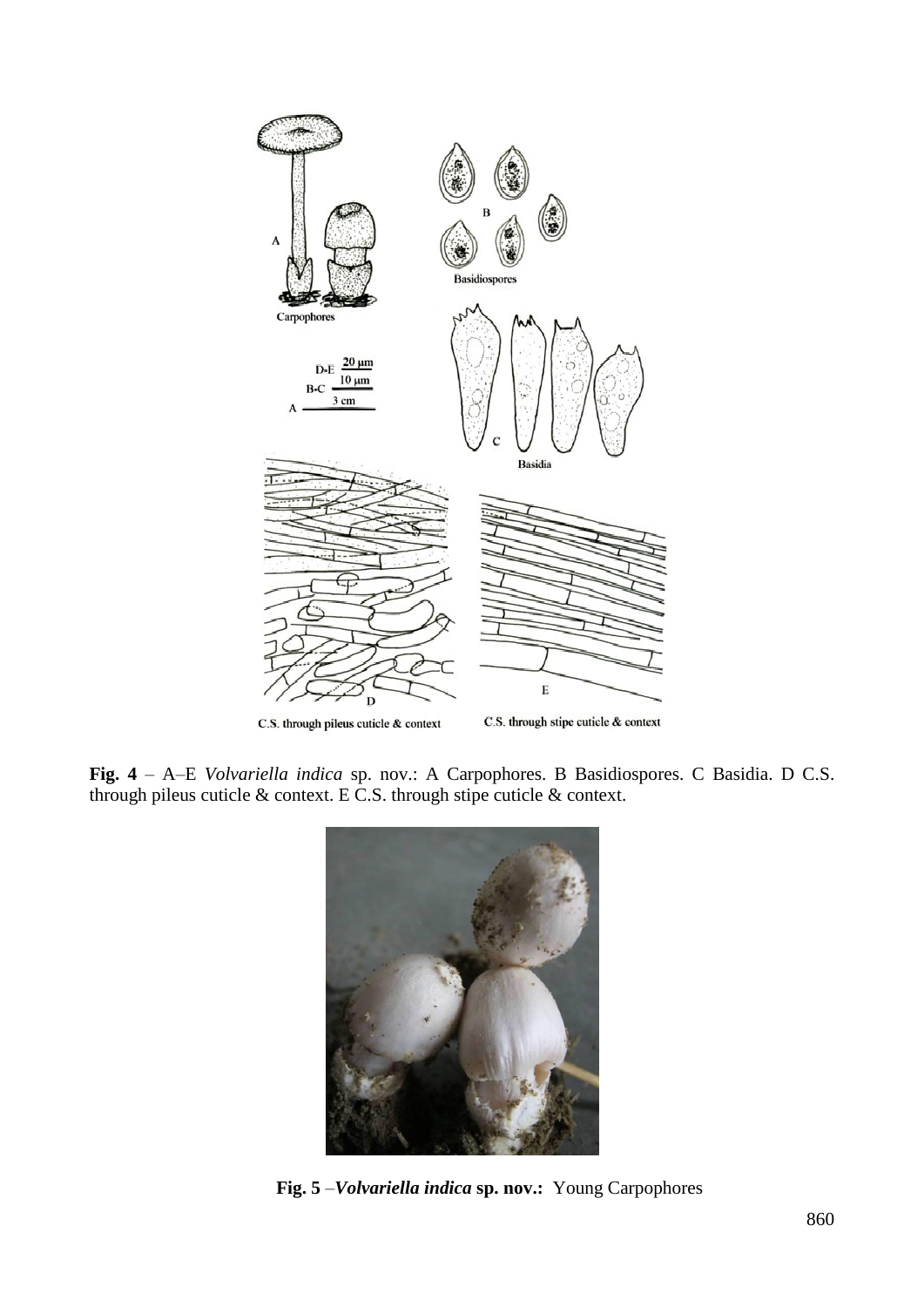

**Fig. 6** – *Volvariella indica* **sp. nov.:** Mature Carpophore.



**Fig. 7** – *Volvariella indica* **sp. nov.:** Lamellae showing convergent trama.

µm long, pointed. Pleurocystidia and cheilocystidia absent. Gill edges sterile. Carpophore context homoiomerous. Pileus cuticle ixocutis, gelatinized, made up of horizontally tangled, granular, septate upto 11 µm broad hyphae; context made up of loosely arranged, septate, upto 16 µm broad hyphae. Hymenophoral trama convergent. Stipe cuticle hyphal, smooth, made up of longitudinally tangled, septate, upto 18 µm broad hyphae. Clamp connections absent throughout.

Collection examined– India, Punjab, Hoshiarpur (295 m), village Jahan Khelan (31˚31'46.5" N to 75˚55'12"E), growing scattered among grasses in open field on humicolous soil, 7 August 2011, Narinderjit Kaur, PUN 4699 (**Holotype**).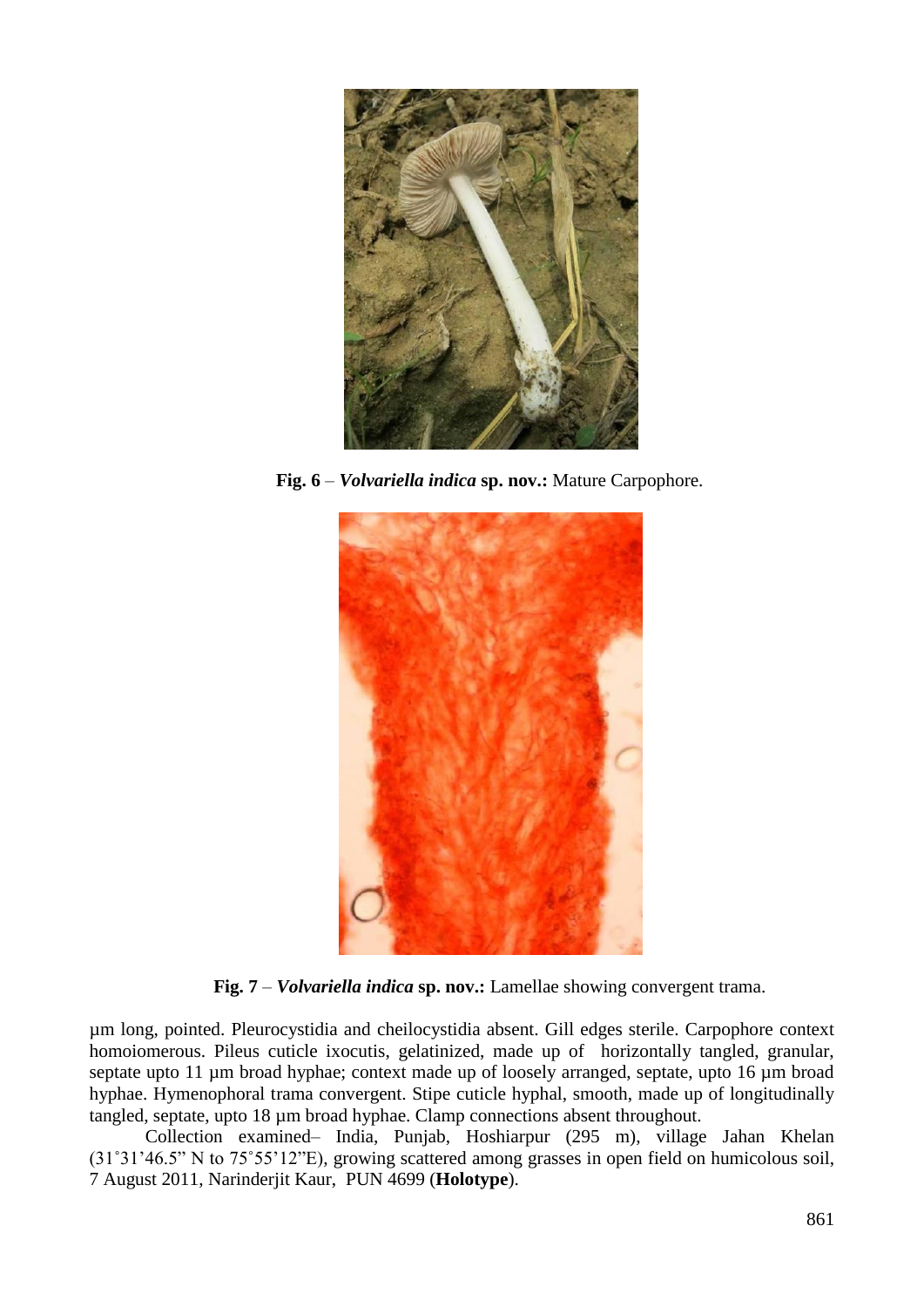

**Fig. 8** – *Volvariella indica* **sp. nov.:** C.S. through pileus cuticle

Remarks – The basidiospore size in presently worked out collection is more than 10 um. Thus, this genus belongs to Strips *Speciosa* of genus *Volvariella* Speg*.* Under this section, two species of *Volvariella* viz. *Volvariella speciosa* and *Volvariella media* are described by Orton (1986). The macroscopic and microscopic details of PUN 4699 do not match with either of the species. The present collection differs from *Volvariella speciosa* in having smaller carpophore size i.e. 2.2– 3.5 cm broad cap rather than 5.0–8.0 (10) cm broad given in literature. The basidiospore size of *V. speciosa* is (11)  $13-18 \times (7.5)$  8-10  $\mu$ m, where as it is much smaller in PUN 4699 i.e. (8.0) 11– 4.32 × (6.8) 8.0–9.6 µm; also pleurocystidia and cheilocystidia are present in *Volvariella speciosa,* but these are lacking in our specimen. On the other hand, the basidiospore size of *Volvariella media* is  $11-16 \times 7.0-8.0$  µm, but the basidiospores of PUN 4699 are comparatively 11–14.32 × (6.8) 8.0–9.6 µm, also pleurocystidia are present in *Volvariella media* but not in our specimen. The presently worked out specimen is unique in its characters, differs from *V. speciosa*  and *V. media* in key characters, thus a new species *Volvariella indica* sp. nov. is being proposed as new to science under the Strips *Speciosa*.

## **Acknowledgements**

Thanks are due to the Head, Department of Botany, Punjabi University, Patiala for providing laboratory facilities. We are indebted to UGC and DST for financial assistance.

## **References**

- Atri NS, Kaur A, Kour H. 2005 Wild Mushrooms– Collection and Identification. In: Frontiers Mushroom Biotechnology. (Rai RD, Upadhyay RC, Sharma SR eds). NRCM Chambaghat, Solan, pp. 9–26.
- Kirk PM, Cannon PF, Minter DW, Stalpers JA (eds). 2008– Dictionary of Fungi, 10<sup>th</sup> edn. CABI Publishing, UK.